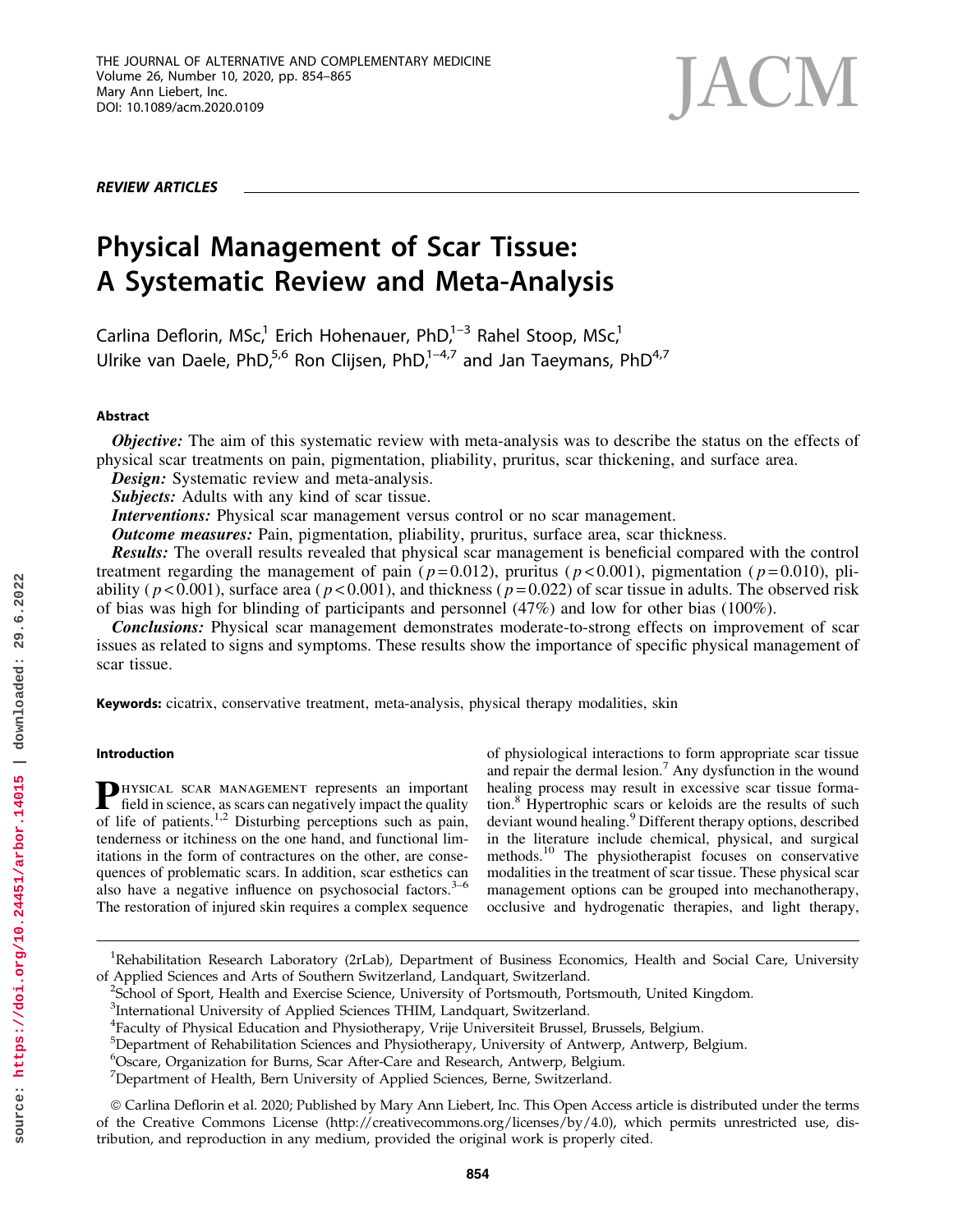# CONSERVATIVE SCAR TREATMENT 855

whereby often combinations are used.<sup>11</sup> The purpose of physical scar management concentrates primarily on the prevention of an aberrant healing process of the skin. $^{12}$  To date, the effects of physical scar management are still controversially discussed in literature and previous reviews focus on the treatment of hypertrophic scars and keloids after burn injuries.<sup>11,13,14</sup> Consequently, the aim of this systematic review and meta-analysis was to evaluate the effectiveness of physical scar management on different symptoms in adults with any kind of scar tissue.

# **Methods**

# Research question

The research question was defined following the PICO model.<sup>15</sup> Population: Adults with scar tissue; Intervention: Physical scar management; Comparator: Control intervention or no treatment; Outcome: Pain ratings, pigmentation, pliability, pruritus, scar surface area, and scar thickness. The choice for the outcome variables was based upon the fact that physical interventions will have a direct influence on gaining functional, physical, and psychological improvements $^{12}$  and because these parameters show valuable signs that account for therapy progression.<sup>16</sup>

# Search strategy

An electronic search was conducted up to January 2020 on the databases PubMed (Medline), Cochrane Central Register of Controlled Trials (CENTRAL), and Physiotherapy Evidence Database (PEDro). Tissue-related keywords were combined with treatment-related keywords by using the Boolean operator ''AND.'' Tissue or treatment-related keywords themselves were combined with the function ''OR.'' The keywords used were proven for MeSH-terms (Table 1).

The *a priori* set inclusion criteria were (1) randomized controlled trial, controlled clinical trial, or controlled trial, (2) German, French, Dutch, or English full-text availability, (3) human participants, (4) any kind of physical burn or scar tissue management, (5) control intervention or no treatment, (6) outcome parameters comprising pain and/or pruritus rating scales, subjective and/or objective scar/burn tissue evaluations. Title and abstracts of the  $(k = 3487)$  articles found were independently screened by three researchers (C.D., E.H., R.S.). A total of 19 articles were eligible for this meta-analysis (Fig. 1).

# Data extraction and quality assessment

Data were manually extracted from the included studies by three researchers (C.D., E.H., R.S.), independently from each other. In case of disagreement, a fourth researcher (R.C.) checked the variable and agreement was sought by consensus. The methodological quality of the studies was assessed with the Cochrane Risk of Bias Tool (Version 1).<sup>17</sup> Two researchers independently evaluated the 19 studies (E.H., R.S.). A third researcher (R.C.) rated in case of disagreement.

#### Data analysis

Comprehensive Meta-Analysis II software (CMA II; Biostat, Inc., Englewood, NJ) was used to conduct the metaanalysis calculations. A random-effects model was used to account for the fact that the included studies were not exact replicates of each other. Weighting factors were calculated based on the DerSimonian and Laird inversed-variance method.<sup>18</sup> As most of the eligible studies used small samples, the individual studies' effect sizes were standardized and expressed as Hedges' g. The corresponding 95% confidence intervals (95% CI) around the individual studies' effect sizes as well as around the overall weighted estimate

Table 1. Overview of Keywords and Combinations

| Tissue related keywords                                                                |            | Treatment related keywords                                                                                                                                                                                                                                                                                                                                                                                                   |            | Exclusion criteria |
|----------------------------------------------------------------------------------------|------------|------------------------------------------------------------------------------------------------------------------------------------------------------------------------------------------------------------------------------------------------------------------------------------------------------------------------------------------------------------------------------------------------------------------------------|------------|--------------------|
| Scar (tissue) (MeSH)<br>Burns (MeSH)<br>Cicatrix (MeSH)<br>Keloid<br>Hypertrophic scar | <b>AND</b> | Casting physical activity<br>Compression (bandages)<br>Cream<br>Exercise<br>Gel sheet(ing)<br>Hydration<br>Inserts<br>Laser therapy<br>Massage<br>Mechanical treatment<br>Mobilization<br>Moisturizer<br>Ointment<br>Physical treatment<br>Physiotherapy<br>Pressure therapy/garment<br>Rehabilitation stretching<br>Silicone gel<br>Skin cream<br>Splint(ing)<br>Tissue treatment<br>Topical treatment<br>Transdermal patch | <b>NOT</b> | Surgery grafting   |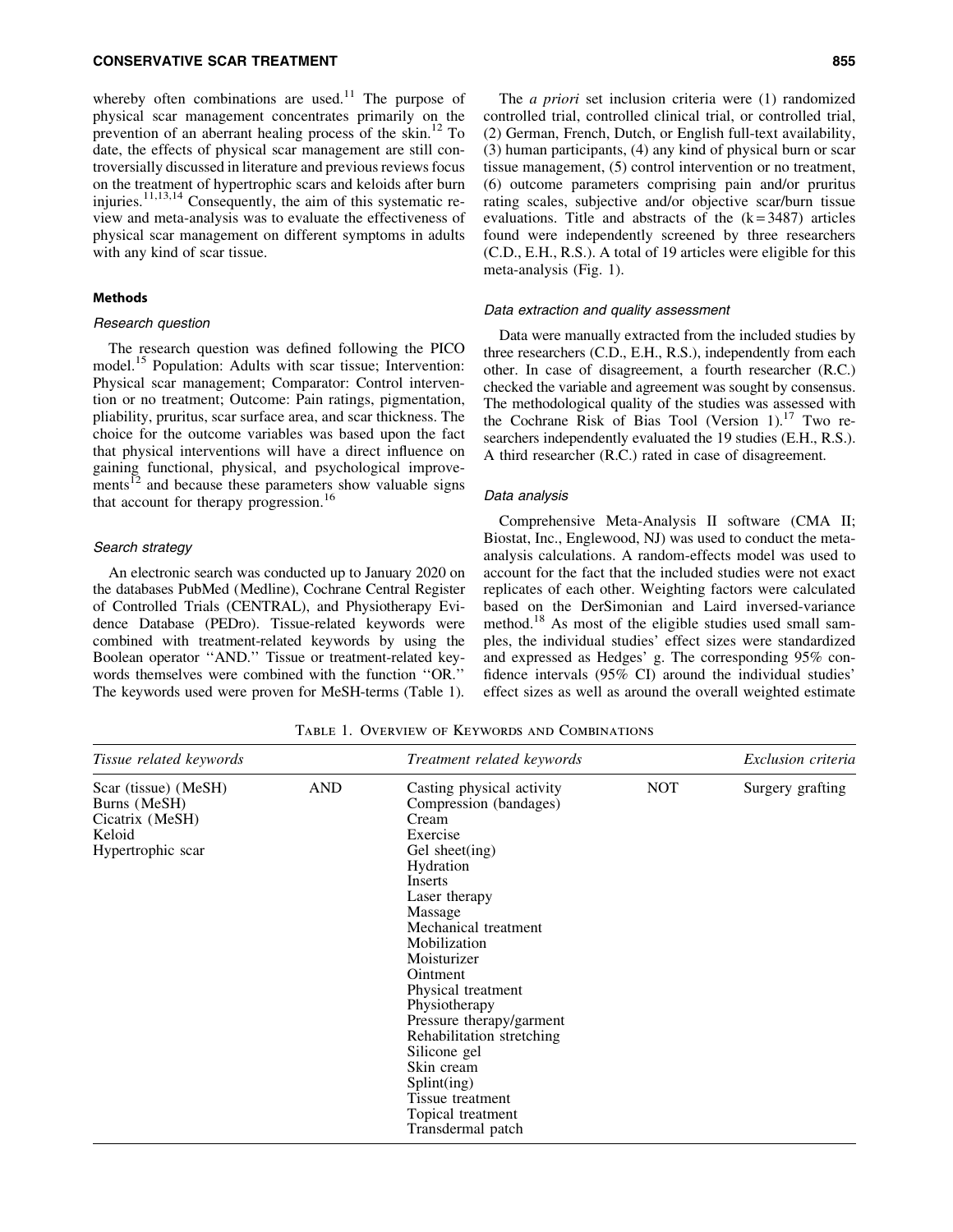

FIG. 1. PRISMA flow chart describing the selection process.

were calculated. Cohen's benchmarking for effect size interpretation was followed:  $g < 0.20$  (negligible effect), g between 0.20 and 0.49 (small effect), g between 0.50 and 0.79 (moderate effect), and  $g > 0.80$  (large effect).<sup>19</sup> The null hypothesis of no heterogeneity (i.e., that all studies have a common effect size) was tested using the Cochran's Q-test. The Q-value, the corresponding degrees of freedom  $(df(Q))$ as well as the corresponding exact *p*-value were reported. Because it has been described that the Q-test has a low statistical power, we set the significance level of the Q-test at 10%, as suggested.<sup>20</sup> Higgins'  $I^2$  value was calculated to evaluate the amount of the total observed variance that can be explained by the true effect between studies' variance (rather than random sampling error). Higgins suggested that benchmarking values for the interpretation of heterogeneity be followed:  $I^2$  around 25% (low),  $I^2$  around 50% (moderate), and  $I^2$  around 75% or more (high).<sup>20</sup>

If a study showed an extreme effect size, a sensitivity analysis was conducted by excluding this study from the meta-analysis. An extreme effect size was defined, when the study's CI does not overlap with the CI of the pooled effect. The likelihood for publication bias was not tested because of less than 10 studies included in the different metaanalyses.<sup>21</sup>

#### Results

#### Risk of bias analysis

The risk of bias analysis demonstrated a high risk for performance bias with 47% (blinding of participants and personnel). The reporting bias stayed unclear in 84% of the observed studies due to unclear or insufficient information. A low risk of selection (63%), attrition (68%), and other bias (100%) could be observed throughout the studies (Figs. 2 and 3).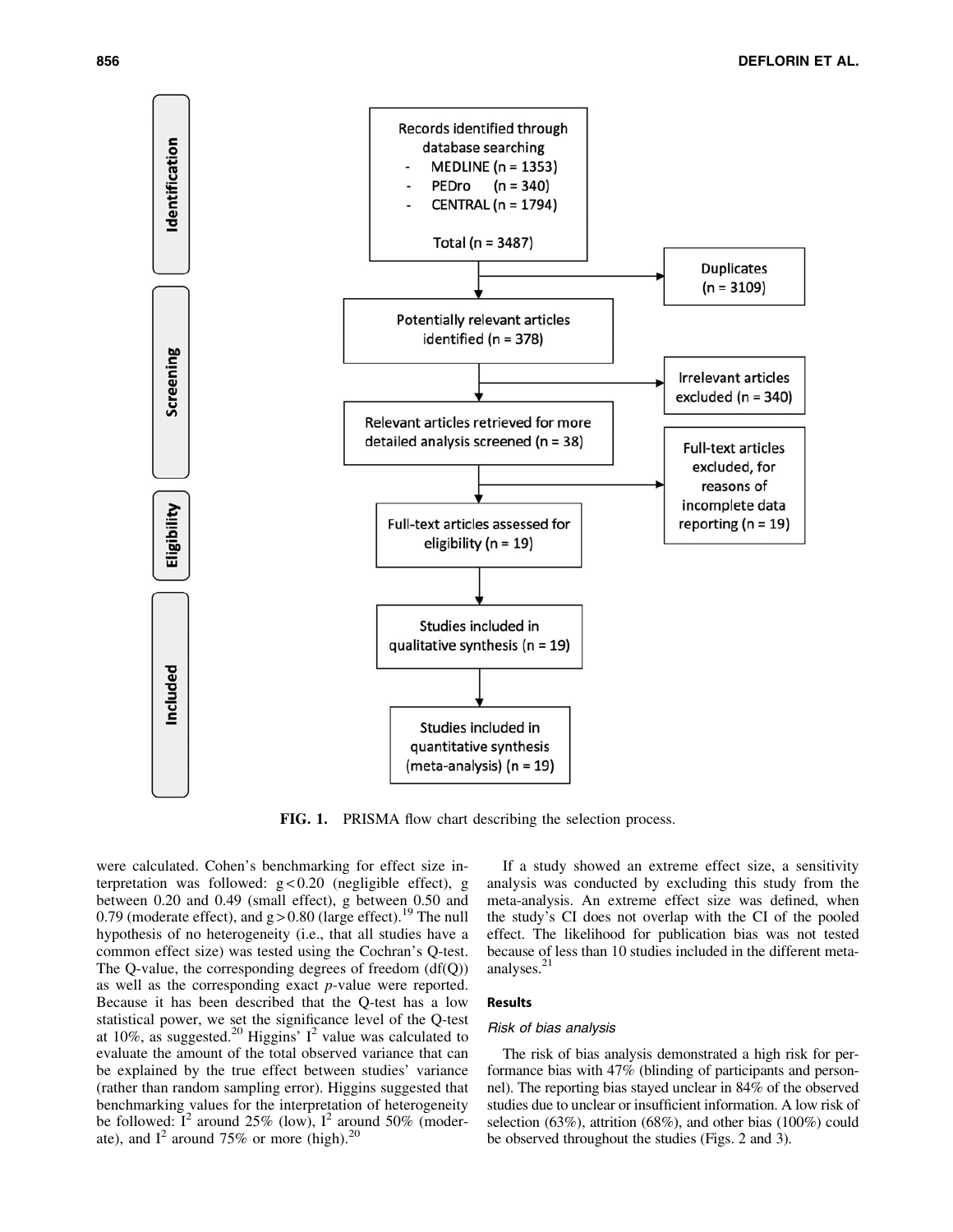

FIG. 2. Risk of bias graph for each included study.

#### Study characteristics

In the present work, 13 studies investigated burn scars. These included seven studies with burn scars,  $2^{2-29}$  five with hypertrophic burn scars,  $28,30-33$  and one with hypertrophic scars after burns, scalds, or other skin traumata.<sup>34</sup> Five studies focused on postsurgical scars,  $35-39$  of which one concentrated specifically on hypertrophic and keloid scars.<sup>39</sup> Finally, one study included all kinds of hypertrophic and keloid scars.40 Seven studies divided the scars into two or three halves to perform the intervention and control treatment on the same subject, $13,29,32,36-38,40$  whereas the other 12 studies analyzed scars of independent groups of subjects.<sup>22,24–28,30,31,33–35,41</sup> The intervention methods can be categorized into  $(1)$  mechanotherapy (massage,  $26-28,30,33$ ) extracorporeal shockwave therapy  $(\text{ESWT})^{24,25}$ , (2) occlusion and hydration therapy (silicone application, 31,32,34 moisturizing cream with protease enzymes<sup>41</sup>), and (3) light therapy (noninvasive laser<sup>22,29,35-40</sup>). Table 2 gives a summary of the included studies.

# Pain ratings

Pain ratings were evaluated in nine studies.<sup>22,24,25,27,29,30,32,34,35</sup> Of these, six studies measured pain with the visual analog scale  $(VAS)$ ,  $^{22,25,27,30,34,35}$  two applied the Vancouver scar scale  $(VSS)$ ,<sup>29,32</sup> and one the numeric rating scale.<sup>24</sup> Two studies each treated the scars with massage therapy,  $27,30$  ESWT,  $24,25$  laser therapy,  $22,35$  and gel sheets,  $32,34$  and one study with a CO<sub>2</sub> laser. <sup>29</sup> To test the hypothesis that physical therapy interventions had an enhancing effect to decrease pain as compared with control, an overall meta-analysis was conducted. Figure 4 shows that, in this set of sampled studies, physical scar management had a large and statistically significant effect on pain reduction compared with the control interventions (Hedges'  $g = -0.95$ ) [95% CI:  $-1.69$  to  $-0.20$ ]). The observed heterogeneity was high and statistically significant  $(Q=81.5; df(Q)=8;$  $p \le 0.001$ ; I<sup>2</sup>=90.1%) suggesting that about 90.1% of the variance of observed effects reflect the variance of true effects.

A sensitivity analysis was conducted since one study showed an extreme effect size.<sup>25</sup> The results of the sensitivity analysis show a moderate and statistically significant effect on pain reduction compared with the control interventions (Hedges' g =  $-0.77$  [95% CI:  $-1.18$  to  $-0.36$ ]). The sensitivity analysis decreased the observed heterogeneity, but remained high and statistically significant  $(Q=23.95)$ ; df(O) = 7;  $p = 0.001$ ;  $I^2 = 70.77\%$ ).

Random sequence generation (selection bias) Allocation concealment (selection bias) Blinding of participants and personell. Blinding of outcome assessment (detection bias) Incomplete outcome data (attrition bias) Selective reporting (reporting bias) Other bias 0%

Low risk of bias

25%

Unclear risk of bias

50%

High risk of bias

75%

100%

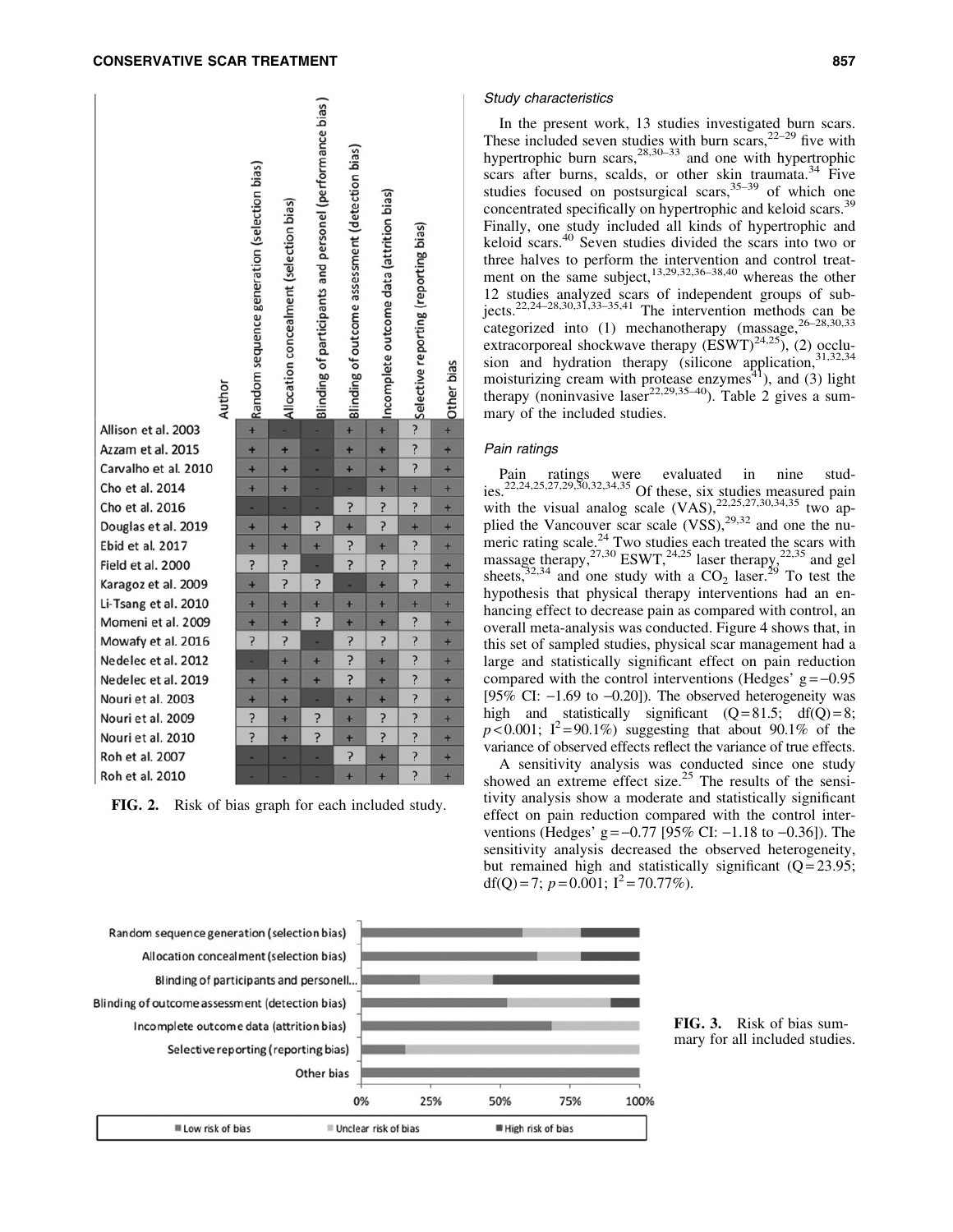|                                                     | Outcome variable and<br>assessment tool    | digital image processing<br>Surface area: Magiscan<br>Pliability: Likert scale, | system, Thickness: caliper<br>Pruritus: itching scale<br>Surface area: biopsy<br>Pain: VAS<br>Pain: VAS                                                                            | Thickness: ultrasonography<br>Pain: NRS                                                            | VSS<br>Pruritus:<br>Pain: VAS<br>Pain: VSS                                                                                         | Pain: VAS                                              | Pigmentation: VSS<br>Thickness: VSS<br>Pliability: VSS                     | Thickness: TUPS<br>Pliability: VSS<br>Pruritus: VAS<br>Pain: VAS                              | Pigmentation: VSS<br>Pliability: VSS<br>Pruritus: VSS<br>Pain: VSS | Pigmentation: light<br>Pruritus: VAS<br>absorption<br>Pain: VAS                                                                                                     | Thickness: ultrasonography<br>Pigmentation: VSS<br>Thickness: VSS<br>Pliability: VSS |
|-----------------------------------------------------|--------------------------------------------|---------------------------------------------------------------------------------|------------------------------------------------------------------------------------------------------------------------------------------------------------------------------------|----------------------------------------------------------------------------------------------------|------------------------------------------------------------------------------------------------------------------------------------|--------------------------------------------------------|----------------------------------------------------------------------------|-----------------------------------------------------------------------------------------------|--------------------------------------------------------------------|---------------------------------------------------------------------------------------------------------------------------------------------------------------------|--------------------------------------------------------------------------------------|
|                                                     | Intervention versus<br>control treatment   | CG: no treatment<br>IG: PDL                                                     | IG: massage therapy and standard<br>CG: no treatment<br>CG: no treatment<br>IG: LLLT GA1As<br>IG: CO <sub>2</sub> laser<br>therapy                                                 | CG: sham and standard therapy<br>IG: ESWT and standard therapy<br>CG: standard therapy alone       | CG: placebo HILT and standard<br>IG: pulsed HILT and standard<br>CG: standard therapy<br>IG: CO <sub>2</sub> laser<br>therapy      | IG: massage therapy and standard<br>therapy<br>therapy | CG: standard medical care<br>CG: topical onion extract<br>IG: silicone gel | IG: silicone gel sheet and lanolin<br>CG: lanolin massage<br>massage                          | IG: silicone gel sheet<br>CG: placebo sheet                        | IG: ESWT and medical treatment<br>CG: medical treatment alone<br>IG: moisturizer with Provase®<br>CG: standard moisturizer<br>IG: massage therapy<br>CG: usual care | CG: no treatment and adhesive<br>IG: PDL and adhesive tape<br>tape                   |
| CHARACTERISTICS OF THE INCLUDED STUDIES<br>TABLE 2. | Control condition                          | Scar divided into two halves<br>Hypertrophic and keloidal<br>postsurgical scars | Hypertrophic and keloidal scars<br>Scar divided into two halves<br>Independent subject groups<br>Independent subject groups<br>Hypertrophic scars after burn<br>Postsurgical scars | Independent subject groups<br>Burn scars                                                           | Scar divided into two halves<br>Independent subject groups<br>Burn scars<br>Burn scars                                             | Independent subject groups<br>Burn scars               | Independent subject groups<br>Hypertrophic scars after burn                | Hypertrophic scars after burns,<br>scalds, or other skin trauma<br>Independent subject groups | Scar divided into two halves<br>Hypertrophic scars after burn      | Independent subject groups<br>Independent subject groups<br>Hypertrophic scars after burn<br>Independent subject group<br>Burn scars<br>Burn scars                  | Scar divided into two halves<br>Postsurgical scars                                   |
|                                                     | Sample size, n Population<br>specification | $n=16(10 \text{ m}, 6 \text{ f})$<br>FA IG $n=16$ , CG $n=16$                   | $n=30$ (15 m, 15 f)<br>FA IG $n=30$ , CG $n=30$<br>FA IG $n = 14$ , CG $n = 15$<br>$n = 146$<br>$n=30$                                                                             | FA IG $n = 76$ (61m, 15 f),<br>CG $n = 70$ (50m, 20 f)<br>FA IG $n = 20$ , CG $n = 20$<br>$n = 43$ | $n=19$ (15 m, 4 f)<br>FA IG $n=19$ , CG $n=19$<br>$n=49$ (30 m, 19 f)<br>FA IG $n=24$ , CG $n=25$<br>$(34 \text{ m}, 6 \text{ f})$ | $n=20$ (14 m, 6 f)<br>FA IG $n=10$ , CG $n=10$         | $n=32$ (12 m, 20 f)<br>FA IG 15 scars, IG 15 scars                         | $n=104$ (63 m, 41 f)<br>FA IG $n=22$ , CG $n=12$                                              | $n=38$ (16 m, 18 f)<br>FA IG $n=38$ , CG $n=38$                    | FA IG $n=15$ , CG $n=15$<br>$n=23$<br>FA IG $n=9$ , CG $n=9$<br>$n=70$ (41 m, 29 f)<br>FA IG $n=70$ , CG $n=70$<br>$n = 30$ (m, f NM)                               | $n=11$ (4 m, 7 f)<br>FA IG $n=11$ , CG $n=11$                                        |
|                                                     | Author year                                | Alster and Williams<br>(1995) <sup>39</sup>                                     | Carvalho et al. $(2010)^{35}$<br>Azzam et al. $(2016)^{40}$<br>Cho et al. $(2014)^{30}$                                                                                            | Cho et al. $(2016)^{24}$                                                                           | Douglas et al. $(2019)^{29}$<br>Ebid et al. $(2017)^{22}$                                                                          | Field et al. $(2000)^{27}$                             | Karagoz et al. (2009) <sup>31</sup>                                        | Li-Tsang et al. $(2010)^{34}$                                                                 | Momeni et al. $(2009)^{32}$                                        | Mowafy et al. $(2016)^{25}$<br>Nedelec et al. $(2019)^{28}$<br>Nedelec et al. $(2012)^{41}$                                                                         | Nouri et al. $(2003)^{37}$                                                           |

| ı                                 |
|-----------------------------------|
| ;<br>;                            |
| <br> <br> <br>i<br>֚              |
| ・ りく こくしにいい<br>$\frac{1}{2}$<br>l |
| İ                                 |
| I                                 |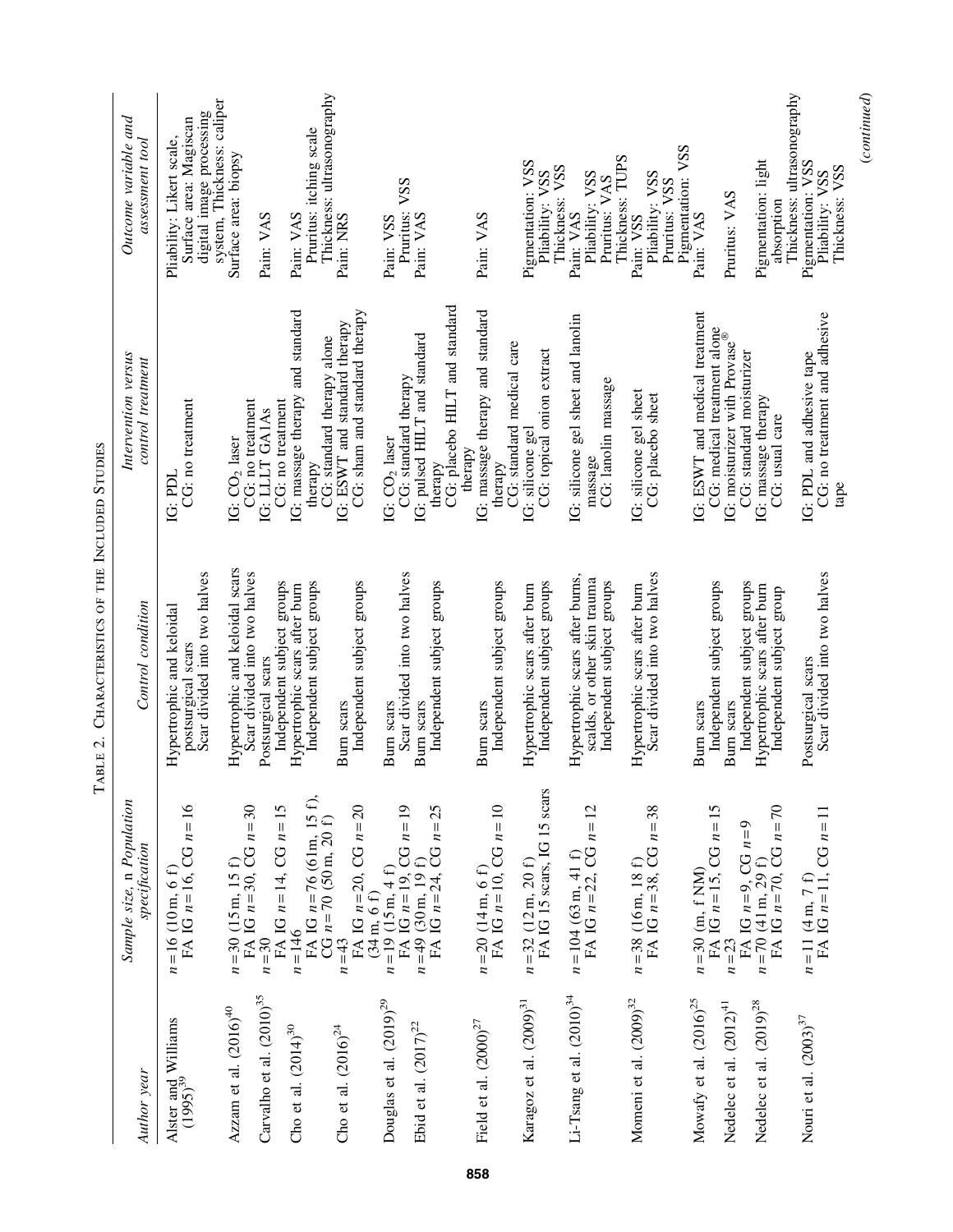# CONSERVATIVE SCAR TREATMENT 859

|                                   |                                                                                                                                | Table 2. (Continued)                                                                                                                                                                                                                                                                                                              |                                          |                                         |
|-----------------------------------|--------------------------------------------------------------------------------------------------------------------------------|-----------------------------------------------------------------------------------------------------------------------------------------------------------------------------------------------------------------------------------------------------------------------------------------------------------------------------------|------------------------------------------|-----------------------------------------|
| Author year                       | Sample size, n Population<br>specification                                                                                     | Control condition                                                                                                                                                                                                                                                                                                                 | Intervention versus<br>control treatment | Outcome variable and<br>assessment tool |
| Nouri et al. (2009) <sup>38</sup> | FA $n = 14$ with 19 scars<br>$n = 15$ (11 m, 4 f) with 21<br>scars in total                                                    | Scar divided into three parts<br>Postsurgical scars                                                                                                                                                                                                                                                                               | CG: no treatment<br>IG: PDL              | Pigmentation: VSS<br>Thickness: VSS     |
| Nouri et al. (2010) <sup>36</sup> | FA IG $n = NM$ , CG $n = NM$<br>$n = 20$ (10 m, 4 f)                                                                           | Scar divided into three parts<br>Postsurgical scars                                                                                                                                                                                                                                                                               | IG: PDL                                  | Thickness: VSS<br>Pliability: VSS       |
| Roh et al. $(2007)^{33}$          | FA IG $n = 18$ , CG $n = 17$<br>$n=35(26 \text{ m}, 9 \text{ f})$                                                              | Hypertrophic scars after burn                                                                                                                                                                                                                                                                                                     | CG: no treatment<br>IG: SRMT             | Thickness: VSS<br>Pliability: VSS       |
| Roh et al. (2010) <sup>26</sup>   | $n=26$ (24 m, 2 f)                                                                                                             | Independent subject groups<br>Burn scars                                                                                                                                                                                                                                                                                          | CG: no treatment<br>IG: SRMT             | Thickness: ultrasonography              |
|                                   | FA IG $n = 13$ (12 m, 1 f),<br>CG $n=13$ (12 m, 1 f)                                                                           | Independent subject groups                                                                                                                                                                                                                                                                                                        | CG: standard treatment                   |                                         |
|                                   | low-level laser therapy, m, males, n, number of subjects, NRS,<br>system, VAS, visual analog scale, VSS, Vancouver scar scale. | numeric rating scale, PDL: pulsed dye laser, SRMT, skin rehabilitation massage therapy, TUPS: tissue ultrasound palpation<br>CG, control group, CO <sub>2</sub> , carbon dioxide, ESWT, extracorporeal shockwave therapy, f, females, FA, final analysis, HILT: high-intensity laser therapy, IG, intervention group, LLLT GA1As, |                                          |                                         |

TABLE 2. (CONTINUED)

Five studies investigated the effects of physiotherapy on pigmentation, using the VSS.<sup>28,31,32,37,38</sup> One study treated scars with massage therapy, $^{28}$  two with silicone applications,  $^{31,32}$ while two studies used laser therapy.<sup>37,38</sup> Figure 5 shows that, based on this set of studies, there is evidence that physical scar management has a moderate and statistically significant effect compared with the control treatment on pigmentation (Hedges' g =  $-0.72$  [95% CI:  $-1.27$  to  $-0.17$ ]). The heterogeneity was moderate and statistically significant  $(Q=13.5;$ df(Q) = 4;  $p = 0.009$ ;  $I^2 = 70.4\%$ ).

# **Pliability**

Pliability was evaluated in seven studies.  $31-34,36,37,39$  Six studies used the VSS,  $31-34,36,37$  while one study used a 5-point Likert scale,  $39$  for the quantification of pliability. Three studies treated the scars with laser therapy,  $36,37,39$ three studies with gel sheets,  $31,32,34$  and one study with massage therapy.<sup>33</sup> The overall weighted effect size of physical (conservative) treatment as compared with control treatment in this set of scar studies, was large and statistically significant (Hedges'  $g = -1.29$  [95% CI:  $-1.88$  to -0.70]), favoring the physical scar management (Fig. 6). The observed heterogeneity was moderate but statistically significant (Q = 23.7; df(Q) = 6;  $p = 0.001$ ;  $I^2 = 74.7\%$ ).

# Pruritus

Five studies compared the effects between physical scar management and a control condition on pruritus.29,30,32,34,41 Two studies evaluated pruritus with the  $VSS$ ,  $^{29,32}$  while the other studies used a  $\overline{V}AS^{34,41}$  or an itching scale.<sup>30</sup> Two studies treated the scars with gel sheets, $32,34$  one study each with massage therapy,<sup>30</sup> CO<sub>2</sub> laser therapy,<sup>29</sup> and moistur $i$ zing cream with protease.<sup>41</sup> In this sampled set of studies, the overall weighted effect revealed that conservative therapy had a large and statistically significant effect on pruritus compared with the control condition (Hedges'  $g = -0.99$ ) [95% CI:  $-1.54$  to  $-0.44$ ]) (Fig. 7). The heterogeneity of the included studies was high and significant  $(Q=17.0;$ df(Q) = 4;  $p = 0.002$ ;  $I^2 = 76.4\%$ ).

# Surface area

Two studies met the inclusion criteria of evaluating the effects of conservative therapy versus a control condition on the surface area of the scar.<sup>35,40</sup> All of them used different assessment methods comprising Magiscan digital image processing system<sup>39</sup> and scar tissue biopsy.<sup>40</sup> Each study applied laser therapy as physical scar management. The overall weighted effect size in this sample of studies was large and statistically significant (Hedges'  $g = -1.72$  [95% CI:  $-2.12$  to  $-1.33$ ]) (Fig. 8). The observed heterogeneity was low and statistically not significant  $(Q=0.70; df(Q)=1;$  $p < 0.401$ ; I<sup>2</sup> = 0.0%).

#### Scar thickness

A total of 10 studies evaluated the effects of physical scar management versus the control condition of scar thickmanagement versus increment condition to  $26,28,30,32,33,34,36-39$  The evaluation techniques were  $\frac{11}{34}$ trasonography,<sup>26,28,30</sup> tissue ultrasound palpation system,<sup>34</sup>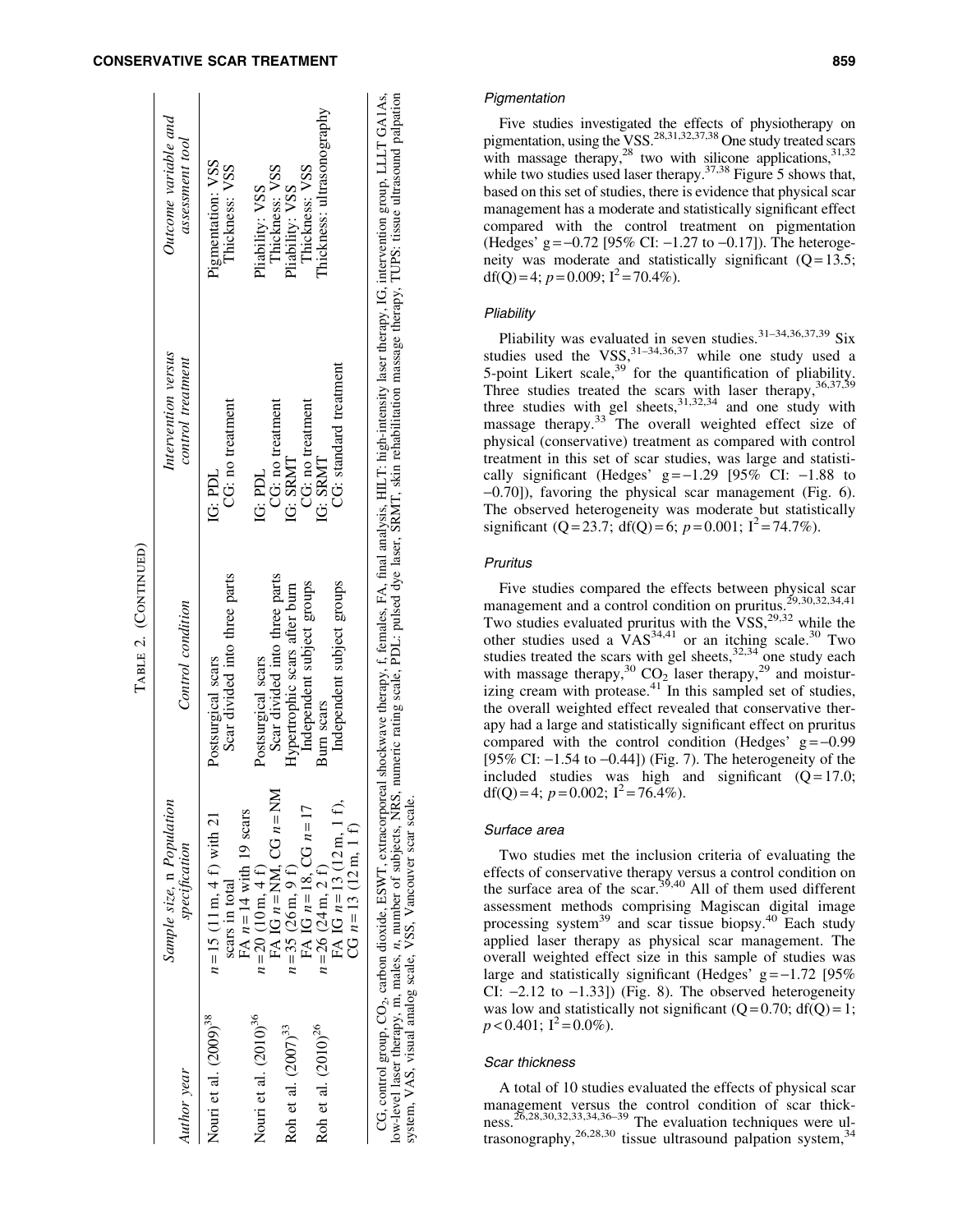

FIG. 4. Forest plot of the meta-analysis illustrating the overall weighted effect size of physical therapy versus control on pain in patients with scar tissue. The *diamond* on the bottom of the forest plot represents the overall weighted estimate. CI, confidence interval.

**Meta Analysis** 

VSS subscale height, $31,33,36-38$  and caliper measurements.<sup>13,39</sup> Four studies treated the scars with laser thera $py$ ,<sup>36–39</sup> four studies with massage therapy,<sup>26,28,30,33</sup> and two studies with gel sheets. $31,34$  The meta-analysis of the effect sizes extracted from this set of studies showed that physical scar management had a moderate and statistically significant effect on scar thickness reduction compared with the control group (Hedges' g =  $-0.68$  [95% CI:  $-1.27$  to  $-0.09$ )] (Fig. 9). The observed heterogeneity was high and statistically significant  $[Q = 81.0; df(Q) = 9; p < 0.001; I^2 = 88.8\%].$ 

# Discussion

of physical therapy versus control on pigmentation in

forest plot represents the overall weighted estimate.

The aim of this review and meta-analysis was to evaluate the effectiveness of physical scar management on scar tissue. The main results of this analysis show significant overall effects in favor of the physical scar management compared with a control treatment for pain, pigmentation, pliability, pruritus, scar area, and thickness in adults suffering from any type of scar tissue.

However, this study has potential limitations. Although the performed literature search was conducted in three scientific databases, the authors are aware that publication bias might have occurred because no gray literature was screened. Insufficient data reporting might have led to potential over- or underestimation of the true effect as some authors did not show exact values (e.g., mean  $\pm$  SD) but present the results as graphs only. Most of the included studies used small sample sizes, which limits the translation of these results into practice.

# Pain

The main results of this meta-analysis reveal that physical scar management as compared with a control treatment has a significant positive influence on pain ratings (Hedges'  $g = -0.95$  [95% CI:  $-1.69$  to  $-0.20$ ]). The strongest effects were seen in two studies,  $24,25$  both using a combination of ESWT and medical or standard treatment. Both ESWT treatments were conducted according to the guidelines of the international society of medical shockwave therapy, with ESWT of 100 impulses per  $cm<sup>2</sup>$  on the affected location. These strong effects (Hedges' g range  $=-1.54$  to  $-44.02$ ) were seen in patients suffering from burn scars. The



**Meta Analysis**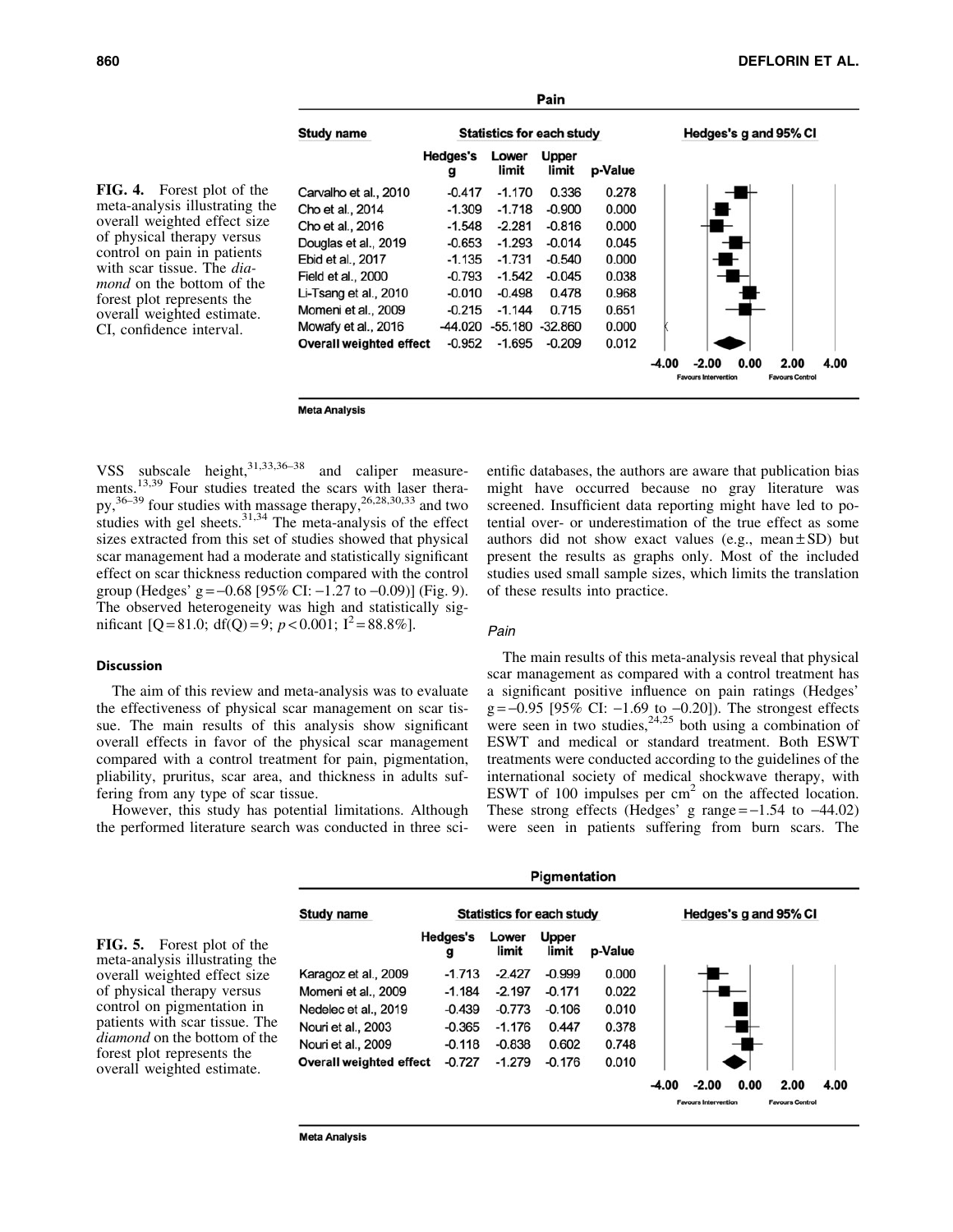|                                |                      |                                  |                       | <b>Pliability</b> |         |                             |      |                        |      |
|--------------------------------|----------------------|----------------------------------|-----------------------|-------------------|---------|-----------------------------|------|------------------------|------|
| Study name                     |                      | <b>Statistics for each study</b> |                       |                   |         |                             |      | Hedges's g and 95% CI  |      |
|                                | <b>Hedges's</b><br>g | Lower<br>limit                   | <b>Upper</b><br>limit | p-Value           |         |                             |      |                        |      |
| Alster & Williams, 1995        | $-3.116$             | $-4.538$                         | $-1.693$              | 0.000             |         |                             |      |                        |      |
| Karagoz et al., 2009           | $-0.950$             | $-1.768$                         | $-0.132$              | 0.023             |         |                             |      |                        |      |
| Li-Tsang et al., 2010          | $-0.428$             | $-0.922$                         | 0.065                 | 0.089             |         |                             |      |                        |      |
| Momeni et al., 2009            | $-2.239$             | $-3.109$                         | $-1.369$              | 0.000             |         |                             |      |                        |      |
| Nouri et al., 2003             | $-1.249$             | $-2.134$                         | $-0.364$              | 0.006             |         |                             |      |                        |      |
| Nouri et al., 2010             | $-0.659$             | $-1.284$                         | $-0.035$              | 0.039             |         |                             |      |                        |      |
| Roh et al., 2007               | $-1.403$             | $-2.241$                         | $-0.565$              | 0.001             |         |                             |      |                        |      |
| <b>Overall weighted effect</b> | $-1.298$             | $-1.889$                         | $-0.707$              | 0.000             |         |                             |      |                        |      |
|                                |                      |                                  |                       |                   | $-4.00$ | $-2.00$                     | 0.00 | 2.00                   | 4.00 |
|                                |                      |                                  |                       |                   |         | <b>Favours Intervention</b> |      | <b>Favours Control</b> |      |
|                                |                      |                                  |                       |                   |         |                             |      |                        |      |

FIG. 6. Forest plot of the meta-analysis illustrating the overall weighted effect size of physical therapy versus control on pliability in patients with scar tissue. The *diamond* on the bottom of the forest plot represents the overall weighted estimate.

#### **Meta Analysis**

combination of ESWT and medical treatment<sup>25</sup> demonstrated stronger effects compared with the combination of ESWT and standard therapy.<sup>24</sup> The study from Mowafy et al.<sup>25</sup> consisted of medication, physical therapy, and burn rehabilitation massage therapy while the content of the medical treatment of the other study from Cho et al.<sup>24</sup> was not further described. A study showed an extreme effect size for ESWT.<sup>25</sup> Therefore, we performed a sensitivity analysis where the study was excluded. The statistical significance of the overall effect of physical therapy management on pain reduction was maintained but changed from large to moderate (Hedges' g =  $-0.78$  [95% CI:  $-1.19$  to  $-0.37$ ]).

A moderate-to-strong effect on pain reduction was observed in two studies, where scar tissue was treated with massage therapy for the duration of  $30 \text{ min.}^{27,30}$  Both studies used massage therapy in combination with standard therapy in hypertrophic burn scars<sup>30</sup> or burn scars,<sup>27</sup> respectively. A possible explanation for the stronger effect of massage therapy in the study of Cho et al.<sup>30</sup> (Hedges'  $g = -1.30$ ) could be the higher treatment frequency of three times versus two times a week, as used in the study of Field et al.<sup>27</sup> (Hedges'  $g = -0.79$ ). Another possibility is that a mechanotherapy, such as massage, might lead to better results in hypertrophic compared with nonhypertrophic burn scars.

The results of our study indicate that mechanical therapies, such as ESWT and massage therapy, seem to have a positive effect on pain reductions in burn scar. The nonnociceptive mechanical stimuli can reduce pain through the stimulation of nociceptive fibers, which are known to transmit sharp, acute, diffuse, and burning pain sensations.42–44 However, these interpretations should be handled with care as both studies using ESWT demonstrated a high risk of bias. $24,25$ 

Different types of light therapy also demonstrated to be effective interventions for pain reductions in the treatment of burn scars.<sup>22,29</sup> Using a  $CO<sub>2</sub>$  laser led to a significant and moderate pain reducing effect (Hedges'  $g = -0.65$ ),<sup>29</sup> whereas pulsed high-intensity laser therapy (HILT) showed a significant and large pain reducing effect (Hedges'  $g = -1.13$ )<sup>22</sup> Published studies already reported that the higher intensity and the greater depth reached by HILT might be one reason for its effectiveness to relieve pain compared with low-level laser treatments.<sup>45–47</sup> The reduction of pain levels by HILT is probably based on the inhibition of  $A\delta$ - and C-fiber transmission<sup>48</sup> and by enhancing the production and release of endorphins.<sup>22</sup> The results of this analysis might reveal that the general effects of HILT might be strong in the management of burn scars for pain

| Study name              | <b>Statistics for each study</b> |                |                       |         |         | Hedges's g and 95% CI       |      |                        |      |  |  |
|-------------------------|----------------------------------|----------------|-----------------------|---------|---------|-----------------------------|------|------------------------|------|--|--|
|                         | Hedges's<br>g                    | Lower<br>limit | <b>Upper</b><br>limit | p-Value |         |                             |      |                        |      |  |  |
| Cho et al., 2014        | $-0.619$                         | $-0.999$       | $-0.239$              | 0.001   |         |                             |      |                        |      |  |  |
| Douglas et al., 2019    | $-0.864$                         | $-1.516$       | $-0.212$              | 0.009   |         |                             |      |                        |      |  |  |
| Li-Tsang et al., 2010   | $-1.496$                         | $-1.889$       | $-1.103$              | 0.000   |         |                             |      |                        |      |  |  |
| Momeni et al., 2009     | $-2.082$                         | $-3.256$       | $-0.908$              | 0.001   |         |                             |      |                        |      |  |  |
| Nedelec et al., 2012    | $-0.146$                         | $-1.027$       | 0.736                 | 0.746   |         |                             |      |                        |      |  |  |
| Overall weighted effect | $-0.993$                         | $-1.546$       | $-0.441$              | 0.000   |         |                             |      |                        |      |  |  |
|                         |                                  |                |                       |         | $-4.00$ | $-2.00$                     | 0.00 | 2.00                   | 4.00 |  |  |
|                         |                                  |                |                       |         |         | <b>Favours Intervention</b> |      | <b>Favours Control</b> |      |  |  |

**Pruritus** 

**IG. 7.** Forest plot of the meta-analysis illustrating the verall weighted effect size f physical therapy versus control on pruritus in paents with scar tissue. The *diamond* on the bottom of the forest plot represents the verall weighted estimate.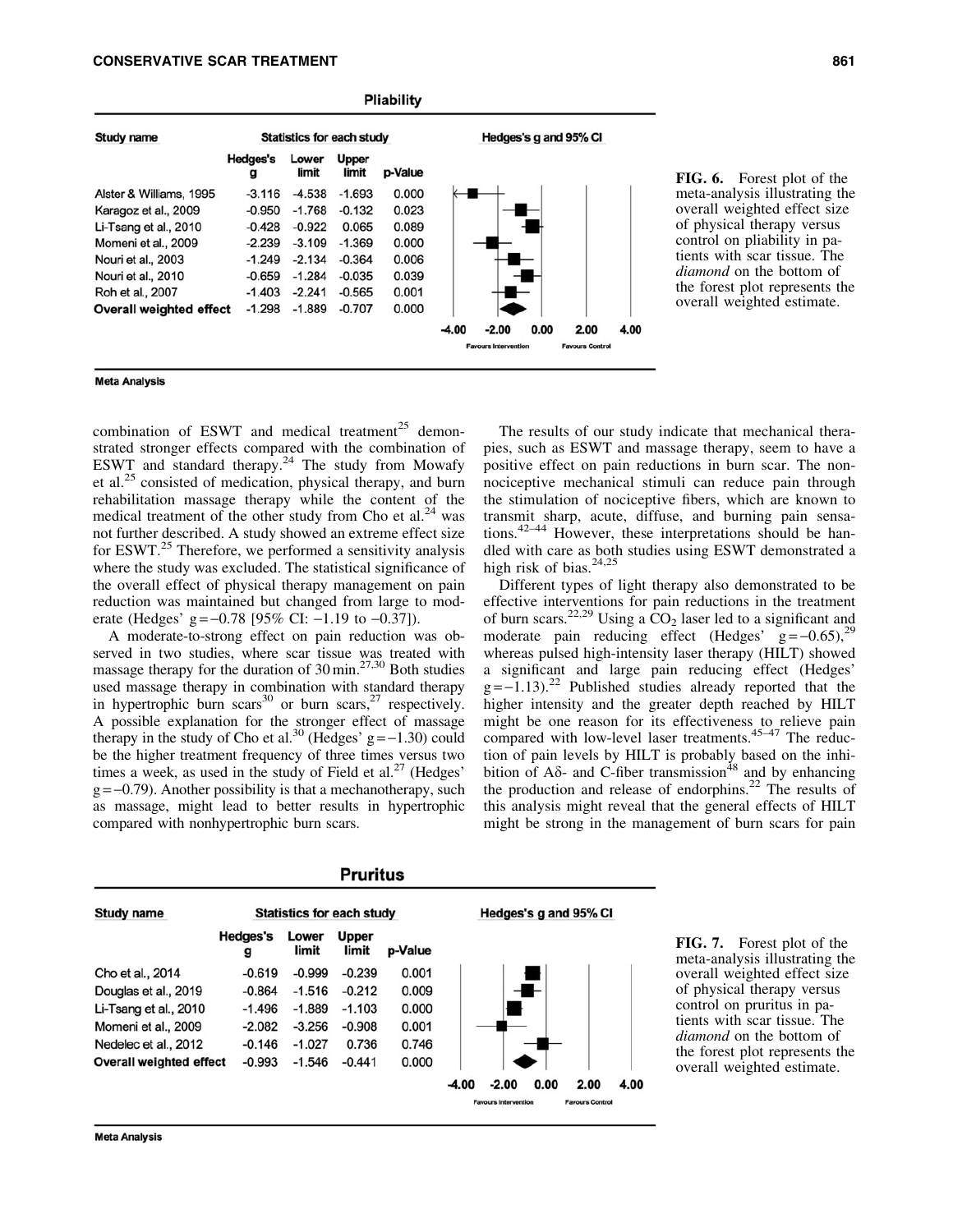FIG. 8. Forest plot of the meta-analysis illustrating the overall weighted effect size of physical therapy versus control on surface area in patients with scar tissue. The *diamond* on the bottom of the forest plot represents the overall weighted estimate.

**Surface Area** Hedges's g and 95% CI **Statistics for each study Study name Hedges's Lower** Upper p-Value limit limit g Alster & Williams, 1995  $-1.847$  $-2.331$  $-1.363$ 0.000 0.000  $-1.488$  $-2.172$  $-0.804$ Azzam et al., 2016  $-1.727 -2.123$  $-1.332$ 0.000 **Overall weighted effect**  $-2.00$  $0.00$ 2.00 4.00 -4.00

**Meta Analysis** 

reduction. However, future studies should evaluate this issue for making a valid statement.

Small effects and nonsignificant treatment differences for pain reduction  $(p > 0.05)$  were seen for the treatments with silicone gel sheets combined with massage $34$  or placebo sheets.<sup>3</sup>

#### **Pigmentation**

The main results of this analysis reveal that the physical scar management compared with control has a significant positive effect on pigmentation (Hedges'  $g = -0.72$  [95% CI:  $-1.27$  to  $-0.17$ ]). With respect to the other study results, the strongest effects were seen when applying a silicone gel twice a day on hypertrophic burn scars (Hedges'g =  $-1.71$ ).<sup>31</sup> A possible explanation might be that silicone applications are believed to positively influence the scar tissue through wound hydration,<sup>49</sup> which is probably one reason that explains the great acceptance of this therapy since the early 1980s.<sup>9</sup> Similarly to silicone gel applications, silicone gel sheets demonstrated to have a large and positive effect (Hedges'g= $-1.18$ ) on pigmentation of hypertrophic burn scars.<sup>32</sup> Hydration and occlusion are known positive effects of silicone applications, while occlusion regulates epidermal cytokine and growth factor production in scar tissue.<sup>11,50</sup> A 5-min massage treatment in burn patients showed a small and significant positive effect (Hedges'g  $=$  $-0.43$ ;  $p = 0.01$ ) on pigmentation and melanin.<sup>28</sup> This positive effect might result from an immediate increase in skin blood flow microcirculation.<sup>51</sup> Longer lasting positive effects could be explained by the increased concentration of local transforming growth factor TGF-beta 1 and endothelin 1 that stimulates myofibroblast survival through protein kinase B activation.<sup>52</sup>

# **Pliability**

The main results of this analysis show a significant positive effect on scar pliability with physical scar management compared with the control treatment (Hedges'  $g = -1.29$ [95% CI:  $-1.88$  to  $-0.70$ ]). The largest effects were observed in studies, where pulsed dye laser (PDL) therapy was used to treat postsurgical scars.<sup>36,37,39</sup> All studies used a laser wavelength of 585 nm with a pulse duration of  $450 \,\mu s$ . However, the study of Alster and Williams<sup>39</sup> used higher fluences per pulse (mean  $7.0 \text{ J/cm}^2$ ) compared with 4.0 and 3.5 J/cm<sup>2</sup>, respectively.<sup>36,37</sup> Interestingly, PDL led to stronger effects on hypertrophic and keloid postsurgical scars,<sup>39</sup> compared with early postsurgical scar treatment.<sup>36,37</sup> The use of an adhesive tape in combination with the PDL treatment demonstrated an additional positive effect of the tissue pliability in postsurgical scar treatment. $37$ 

FIG. 9. Forest plot of the meta-analysis illustrating the overall weighted effect size of physical therapy versus control on scar thickness in patients with scar tissue. The *diamond* on the bottom of the forest plot represents the overall weighted estimate.



**Thickness** 

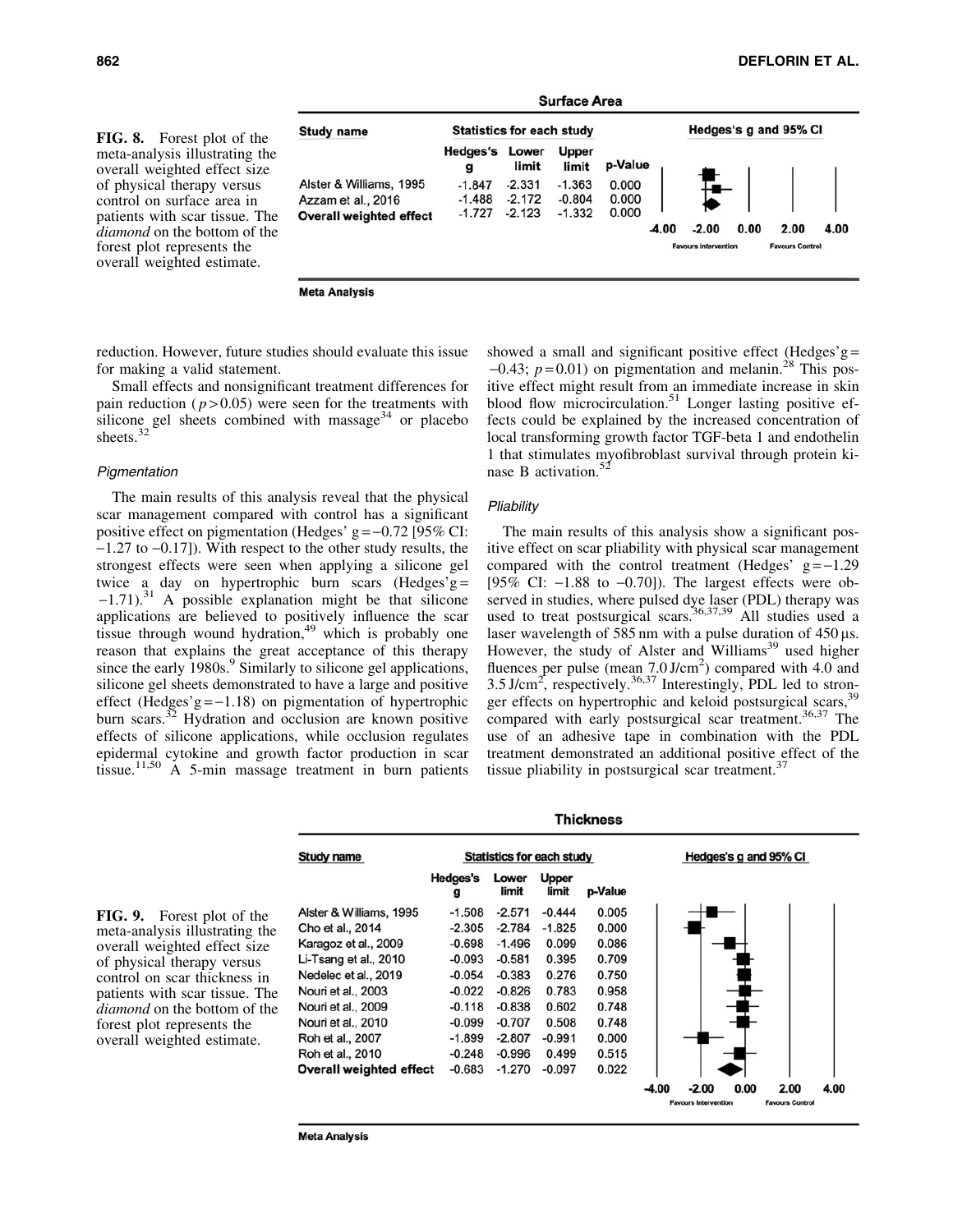Silicone gel and silicone gel sheets demonstrated to be effective in the treatment of pliability in hypertrophic burn scars ( $p = 0.02$  and  $p < 0.001$ ).<sup>31,32</sup> Nevertheless, the study of Li-Tsang et al.,  $34 \text{ using }$  silicone gel sheets did not show significant positive pliability effects  $(p=0.08)^{34}$  These nonsignificant results might be explained by the inclusion of other traumatic skin lesions beside hypertrophic burn scars, which could have negatively impacted the treatment's effectiveness.

Only one study investigated the effects of skin rehabilitation massage therapy on the pliability of burn scars, showing a large and significant effect (Hedges'g= $-1.40$ ,  $p=0.001$ ).<sup>33</sup> A described reason for the massage to increase the pliability of scars could be the mechanical disruption of the fibrotic tissue. The application of mechanical stimuli can lead to changes in the expression of extracellular matrix proteins and proteases, and therefore may change the structural and signaling milieu. $53,54$ 

# Pruritus

In general, the present analysis shows a significant positive effect of physical scar management compared with control treatments in the management of pruritus (Hedges'  $g = -0.99$  [95% CI:  $-1.54$  to  $-0.44$ ]). The strongest effect in the reduction of pruritus or itching was seen for hypertrophic burn scars, treated with silicone gel sheets (Hedges'  $g = -1.49$  and  $-2.08$ , respectively).<sup>32,34</sup> Furthermore, the moisturizing effect of the silicone gel sheets on the stratum corneum layer also demonstrated to be effective to reduce pruritus in other traumatic skin lesions.<sup>34</sup> A key factor seems to be the regulation of epidermal cytokines and growth factor production, which are evoked from occlusive therapy.<sup>50</sup> Another effective method showing large and significant effects (Hedges'g= $0.86$ ) in the treatment of pruritus was achieved with  $CO<sub>2</sub>$  laser.<sup>29</sup> Manstein et al.<sup>55</sup> reported that the relief of itching can be explained by the undamaged columns of the skin between the microthermal treatment zones in  $CO<sub>2</sub>$  laser treatment, resulting in rapid epithelialization.<sup>55</sup>

Further treatment that positively influenced pruritus in hypertrophic scar tissue was rehabilitation massage therapy, containing effleurage, friction, and petrissage techniques  $(p=0.001)$ .<sup>30</sup> The observed moderate effect of massage therapy on pruritus (Hedges'g =  $-0.61$ ) might be explained by the gate theory by Melzack and Wall<sup>56</sup> or due to the release of beta endorphin levels.<sup>57</sup> No positive effects were observed for the use of moisturizing creams (including proteases) in the reduction of pruritus in burn scar tissue  $(p > 0.05)^{41}$ 

#### Surface area

Physical scar management showed a large and significant positive effect on the scar surface area (Hedges'  $g = -1.72$ [95% CI:  $-2.12$  to  $-1.33$ ]). Only two studies investigated the effects of laser therapy on scar surface area in patients suffering from hypertrophic and keloid scars.<sup>39,40</sup> A stronger effect was found for the PDL treatment (Hedges'g =  $1.84$ ),<sup>3</sup> in comparison to fractional CO<sub>2</sub> laser (Hedges'g =  $1.48$ )<sup>40</sup> in the management of hypertrophic and keloid scars. The study using PDL investigated postsurgical hypertrophic and keloid scars, while the fractional  $CO<sub>2</sub>$  laser study included hypertrophic and keloid scars from different origins. The different laser therapy specifications and treated scar types make a general recommendation for a specific treatment setting difficult. However, these results demonstrate that laser light therapy is a promising treatment option for reducing scar surface area, probably due to increased tissue repair processes<sup>58</sup> and enhanced anti-inflammatory actions.<sup>5</sup>

#### Scar thickness

Physical scar management has a significantly positive effect on scar thickness management compared with control interventions (Hedges' g =  $-0.68$  [95% CI:  $-1.27$  to  $-0.09$ ]).

Scar thickening was significantly  $(p=0.005)$  reduced when PDL (wavelength 585 nm, pulse duration  $450 \,\mu s$ , and mean fluence per pulse of 7.0 J/cm<sup>2</sup>) was used in the treatment of hypertrophic and keloidal postsurgical scars compared with no treatment.<sup>39</sup> However, these results do not corroborate the findings from other studies, using PDL to decrease scar thickening of the skin after postsurgical scars compared with no treatment.<sup>36–38</sup> A reason for the different results might be due to the different laser settings. While one study used a fluence per pulse between 6.5 and  $7.25 \text{ J/cm}^2$ ,  $39$ the other authors $36-38$  used lower pulses between 3.50 and  $4.00$  J/cm<sup>2</sup>. While in the study of Alster and Williams,  $39$  the treated scar area was smaller compared with others (range: 7 to 10 mm),<sup>36–38</sup> the totally applied laser energy applied was higher, which might have contributed to the significant positive effects.

Two studies demonstrated that massage therapy was effective in reducing scar thickening in hypertrophic and burn scars.30,33 However, also controversial results were found in our analysis. Two included studies, using skin rehabilitation massage in the treatment of hypertrophic and burn scars, showed no effects to reduce scar thickening.<sup>26,28</sup> Besides the interindividual treatment intensities of massage therapy, the treatment frequency of the intervention might have also contributed to the different effects of massage therapy. While the two studies $30,33$  showing a positive effect of massage therapy on scar thickening used a treatment frequency of one to three times per week with a treatment duration of 30 min, the noneffective studies showed only treatment durations of  $5 \text{ min}^{28}$  or did not report<sup>26</sup> the exact frequencies and durations. It seems that the combination of massage therapy with standard therapy (including joint mobilizations, silicone gel applications, *etc.*) <sup>30</sup> has an additional beneficial effect compared with massage therapy alone<sup>33</sup> (Hedges'g =  $-2.30$  vs.  $-1.89$ ).

#### Conclusion

In general, this meta-analysis shows that physical scar management has a significant positive effect to influence pain, pigmentation, pliability, pruritus, surface area, and scar thickness compared with control or no treatment.

Treatment modalities, such as ESWT, massage, as well as high-intensity light therapy, seem to be most effective agents in reducing pain in burn scars. Regarding the treatment of pliability and scar thickness, positive effects were seen for the use of PDL in postsurgical scars, while silicone gel and silicone gel sheets demonstrated to be effective in the management of pliability in hypertrophic scars. Our study further revealed strong effects in the reduction of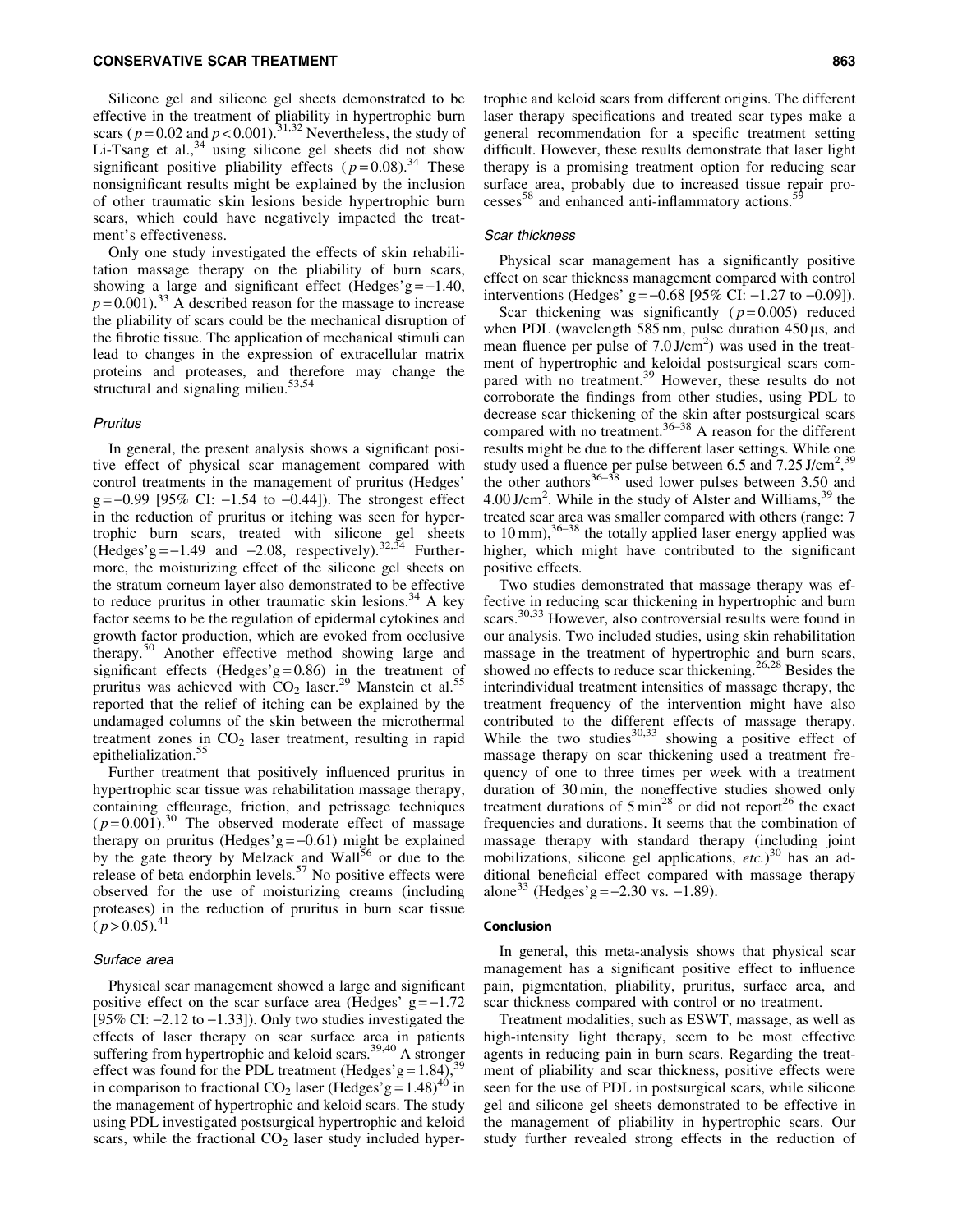pruritus, using silicone gel sheets in hypertrophic burn scars. Scar thickness was positively affected when hypertrophic and burn scars were treated with massage therapy, while scar surface area was positively influenced by laser therapy modalities (PDL and  $CO<sub>2</sub>$  laser).

To investigate the most effective physical therapy strategy, further studies are needed, evaluating headto-head comparisons of different physical scar therapy modalities.

# Author Contributions

C.D., E.H., R.S., and R.C. were responsible for acquisition, interpretation, and drafting the article. J.T. and R.C. substantially contributed to the data analysis and critically revised the work for important intellectual content. U.v.D. was included in the article drafting and also critically revised the work. All authors provided final approval of the version to be published and agree to be accountable for all aspects of the work.

#### Statement of Ethics

As this study was a review of published literature, no ethics approval by a Research Ethics Board was required to conduct our research.

#### Acknowledgment

The authors like to thank the ''Thim van der Laan foundation'' for the support.

#### Author Disclosure Statement

The authors have no conflicts of interest to declare.

#### Funding Information

No sources of external funding were utilized for this project.

### References

- 1. Bock O, Schmid-Ott G, Malewski P, et al. Quality of life of patients with keloid and hypertrophic scarring. Arch Dermatol Res 2006;297:433–438.
- 2. Meirte J, van Loey NEE, Maertens K, et al. Classification of quality of life subscales within the ICF framework in burn research: Identifying overlaps and gaps. Burns 2014; 40:1353–1359.
- 3. Bell L, McAdams T, Morgan R, et al. Pruritus in burns: A descriptive study. J Burn Care Rehabil 1988;9:305–308.
- 4. Taal L, Faber AW. Posttraumatic stress and maladjustment among adult burn survivors 1 to 2 years postburn. Part II: The interview data. Burns 1998;24:399–405.
- 5. Dorfmuller M. Psychological management and after-care of severely burned patients [In German]. Unfallchirurg 1995; 98:213–217.
- 6. Robert R, Meyer W, Bishop S, et al. Disfiguring burn scars and adolescent self-esteem. Burns 1999;25:581–585.
- 7. Gurtner GC, Werner S, Barrandon Y, et al. Wound repair and regeneration. Nature 2008;453:314–321.
- 8. Sephel GC, Woodward SC. Repair, regeneration, and fibrosis. In: Rubin E ed. Rubin's Pathology. Baltimore: Lippincott Williams & Wilkins, 2001:84–117.
- 9. Mustoe TA, Cooter RD, Gold MH, et al. International clinical recommendations on scar management. Plast Reconstr Surg 2002;110:560–571.
- 10. Alster TS, West TB. Treatment of scars: A review. Ann Plast Surg 1997;39:418–432.
- 11. Anthonissen M, Daly D, Janssens T, et al. The effects of conservative treatments on burn scars: A systematic review. Burns 2016;42:508–518.
- 12. Paratz JD, Stockton K, Plaza A, et al. Intensive exercise after thermal injury improves physical, functional, and psychological outcomes. J Trauma Acute Care Surg 2012; 73:186–194.
- 13. Alster TS, Tanzi EL. Hypertrophic scars and keloids: Etiology and management. Am J Clin Dermatol 2003;4: 235–243.
- 14. Zhang YT, Li-Tsang CWP, Au RKC. A systematic review on the effect of mechanical stretch on hypertrophic scars after burn injuries. Hong Kong J Occup Ther 2017;29:1–9.
- 15. Moher D, Liberati A, Tetzlaff J, et al. Preferred reporting items for systematic reviews and meta-analyses: The PRISMA statement. J Clin Epidemiol 2009;62:1006–1012.
- 16. Balci DD, Inandi T, Dogramaci CA, et al. DLQI scores in patients with keloids and hypertrophic scars: A prospective case control study. J Dtsch Dermatol Ges 2009;7:688–692.
- 17. Higgins JPT, Green S. Cochrane Handbook for Systematic Reviews of Interventions Version 5.1.0. [updated March 2011]. The Cochrane Collaboration 2011. Online document at: [www.cochrane-handbook.org](http://www.cochrane-handbook.org), accessed July 26, 2019.
- 18. Veroniki AA, Jackson D, Viechtbauer W, et al. Methods to estimate the between-study variance and its uncertainty in meta-analysis. Res Synth Methods 2016;7:55–79.
- 19. Cohen J. A power primer. Psychological bulletin 1992;112: 155–159.
- 20. Higgins JP, Thompson SG, Deeks JJ, et al. Measuring inconsistency in meta-analyses. BMJ 2003;327:557–560.
- 21. Borenstein M, Hedges LV, Higgins JPT, Rothstein HR. Introduction to Meta-analysis (Statistics and Practice). Chichester, UK: John Wiley & Sons, 2009.
- 22. Ebid AA, Ibrahim AR, Omar MT, et al. Long-term effects of pulsed high-intensity laser therapy in the treatment of post-burn pruritus: A double-blind, placebo-controlled, randomized study. Lasers Med Sci 2017;32:693–701.
- 23. Nedelec B, LaSalle L. Postburn itch: A review of the literature. Wounds 2018;30:E118–E124.
- 24. Cho YS, Joo SY, Cui H, et al. Effect of extracorporeal shock wave therapy on scar pain in burn patients: A prospective, randomized, single-blind, placebo-controlled study. Medicine (Baltimore) 2016;95:e4575.
- 25. Mowafy ZME, Monem MA, Khowailed KA-E, et al. Efficacy of extracorporeal shock wave in the treatment of heterotopic ossification in burned patients. Int J PharmTech Res 2016;9:46–52.
- 26. Roh YS, Seo CH, Jang KU. Effects of a skin rehabilitation nursing program on skin status, depression, and burnspecific health in burn survivors. Rehabil Nurs 2010;35: 65–69.
- 27. Field T, Peck M, Scd, et al. Postburn itching, pain, and psychological symptoms are reduced with massage therapy. J Burn Care Rehabil 2000;21:189–193.
- 28. Nedelec B, Couture MA, Calva V, et al. Randomized controlled trial of the immediate and long-term effect of massage on adult postburn scar. Burns 2019;45:128–139.
- 29. Douglas H, Lynch J, Harms KA, et al. Carbon dioxide laser treatment in burn-related scarring: A prospective rando-